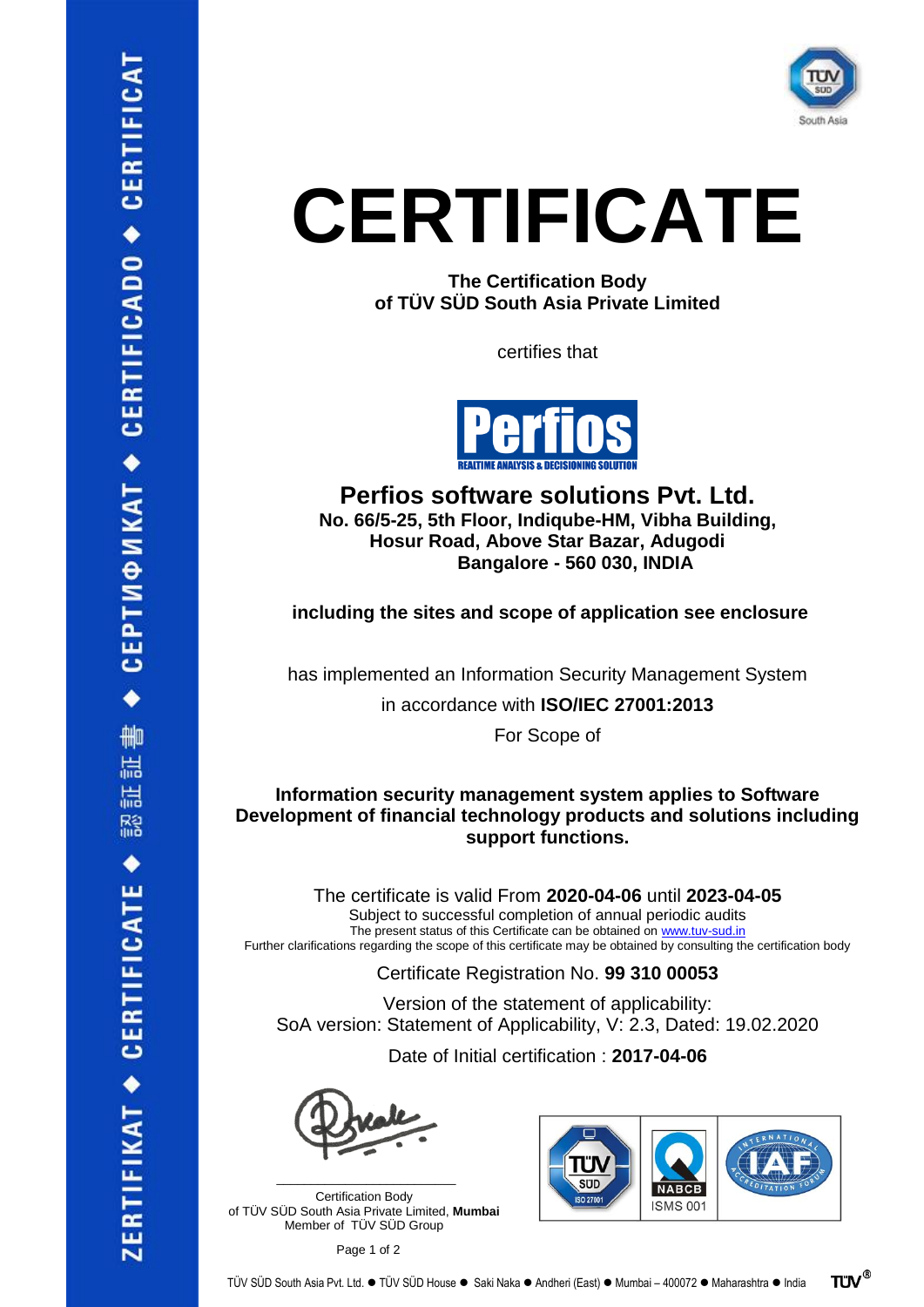

### **Enclosure of Certificate No.: 99 310 00053**

| <b>Sites</b>                                                                                                                                                            | <b>Scope of application</b>                                                                                                                                 |
|-------------------------------------------------------------------------------------------------------------------------------------------------------------------------|-------------------------------------------------------------------------------------------------------------------------------------------------------------|
| Perfios software solutions Pvt.<br>Limited<br>#71/72,3rd floor, Jyoti Nivas college<br>road,5th block, Kormangala Industrial<br>layout<br>Bangalore - 560 095, INDIA    | Information security management system applies<br>to Software Development of financial technology<br>products and solutions including support<br>functions. |
| Perfios software solutions Pvt. Ltd.<br>No. 66/5-25, 5th Floor, Indiqube-HM,<br>Vibha Building, Hosur Road, Above<br>Star Bazar, Adugodi, Bangalore - 560<br>030, INDIA | Information security management system applies<br>to Software Development of financial technology<br>products and solutions including support<br>functions  |
| Perfios software solutions Pvt.<br>Limited<br>"30, Prathiba Complex", 4th B Cross,<br>5th Block, Industrial Layout,<br>Koramangala,<br>Bangalore - 560 095, INDIA       | Information security management system applies<br>to Software Development of financial technology<br>products and solutions including support<br>functions. |

Certification Body of TÜV SÜD South Asia Private Limited, **Mumbai** Member of TÜV SÜD Group

\_\_\_\_\_\_\_\_\_\_\_\_\_\_\_\_\_\_\_\_\_\_\_\_\_

Page 2 of 2



**TUV®** TÜV SÜD South Asia Pvt. Ltd. ⚫ TÜV SÜD House ⚫ Saki Naka ⚫ Andheri (East) ⚫ Mumbai – 400072 ⚫ Maharashtra ⚫ India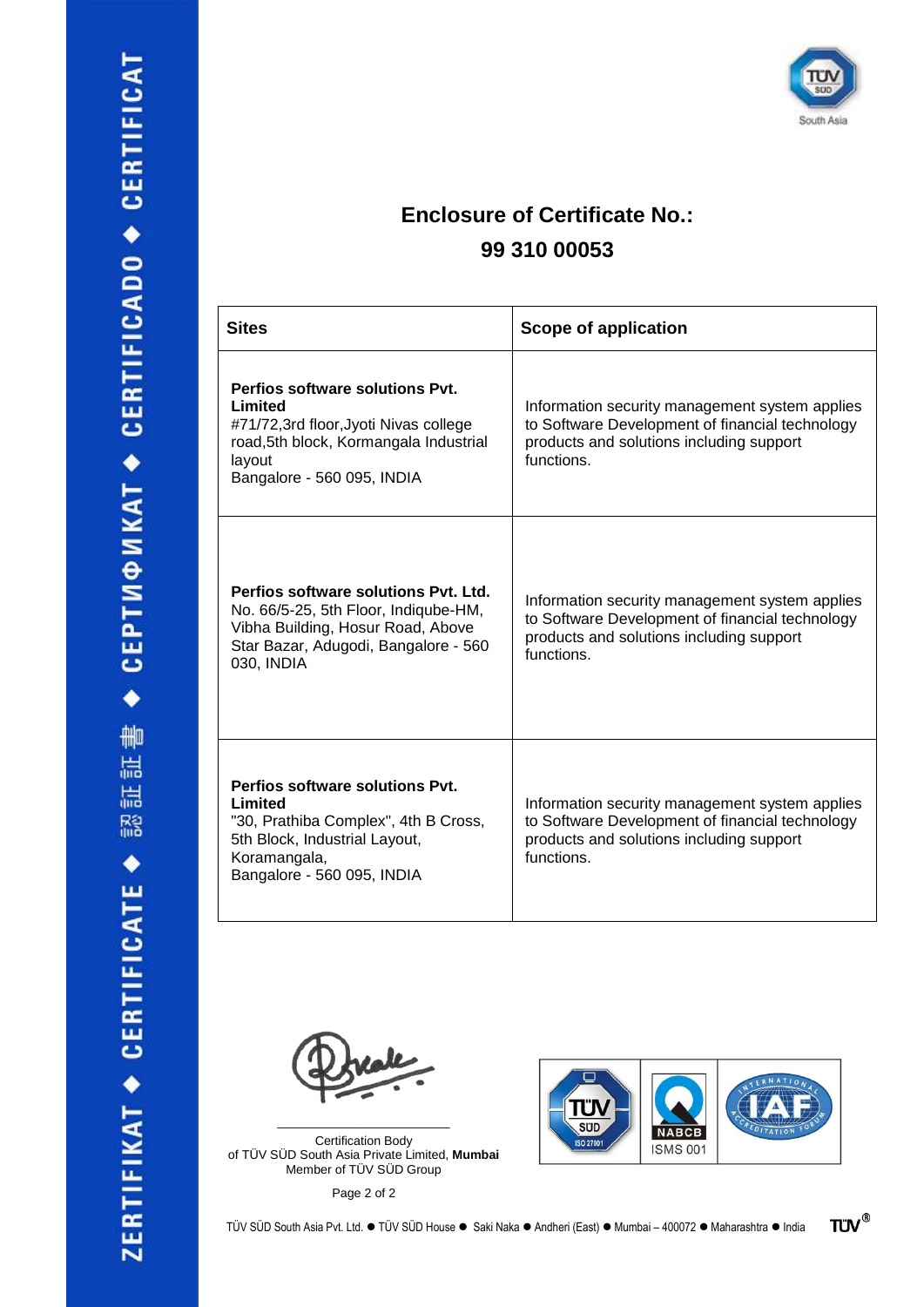

**The Certification Body of TÜV SÜD South Asia Private Limited**

certifies that



**Perfios software solutions Pvt. Ltd. No. 66/5-25, 5th Floor, Indiqube-HM, Vibha Building, Hosur Road, Above Star Bazar, Adugodi Bangalore - 560 030, INDIA**

has implemented an Information Security Management System

in accordance with **ISO/IEC 27001:2013**

For Scope of

#### **Information security management system applies to Software Development of financial technology products and solutions including support functions.**

The certificate is valid in conjunction

with the main certificate From **2020-04-06** until **2023-04-05**

Subject to successful completion of annual periodic audits The present status of this Certificate can be obtained on [www.tuv-sud.in](http://www.tuv-sud.in/) Further clarifications regarding the scope of this certificate may be obtained by consulting the certification body

Certificate Registration No. **99 310 00053/02**

Version of the statement of applicability: SoA version: Statement of Applicability, V: 2.3, Dated: 19.02.2020

Date of Initial certification : **2017-04-06**

\_\_\_\_\_\_\_\_\_\_\_\_\_\_\_\_\_\_\_\_\_\_\_\_\_\_ Certification Body of TÜV SÜD South Asia Private Limited, **Mumbai** Member of TÜV SÜD Group

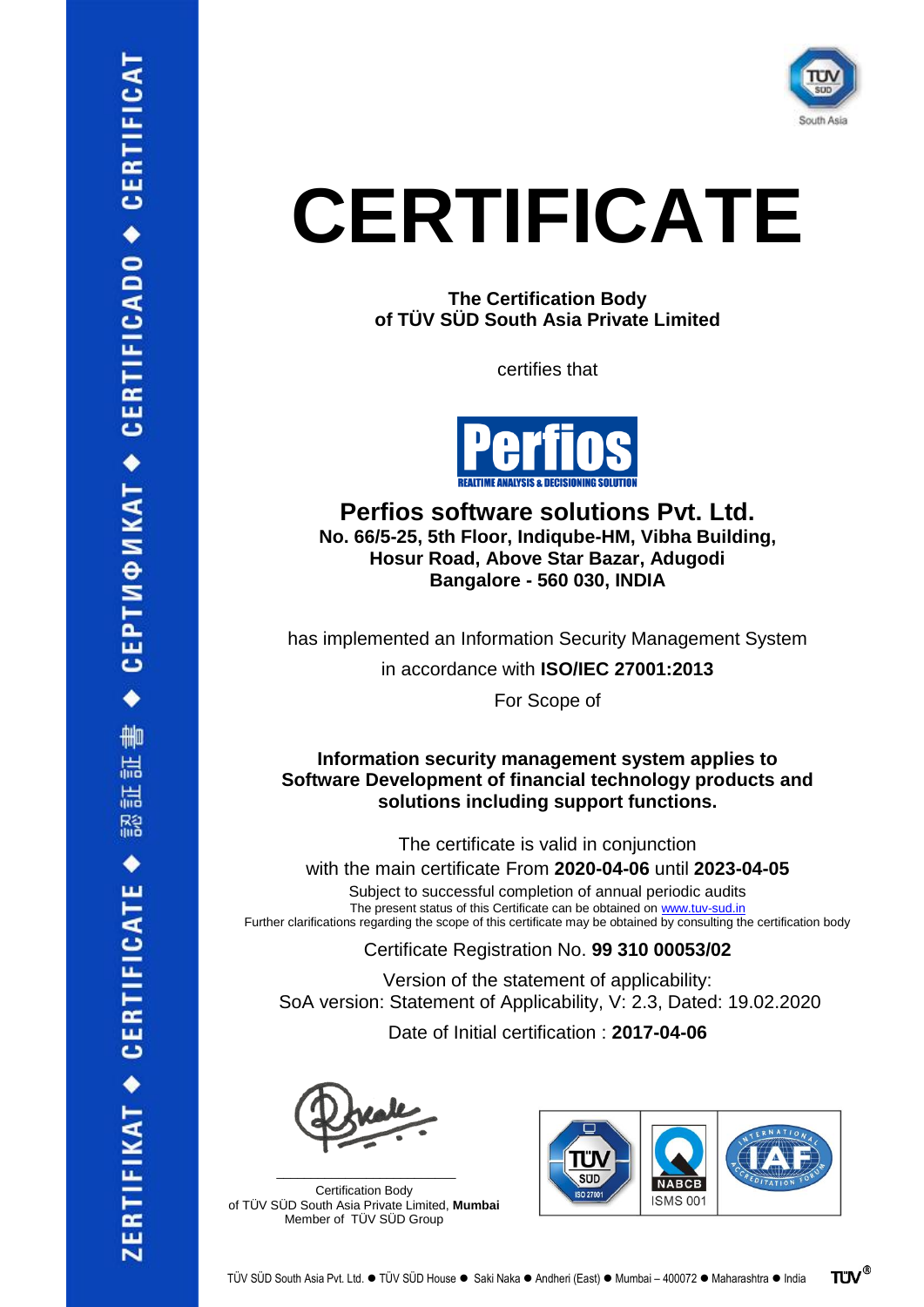

**The Certification Body of TÜV SÜD South Asia Private Limited**

certifies that



### **Perfios software solutions Pvt. Limited #71/72,3rd floor,Jyoti Nivas college road, 5th block, Kormangala Industrial layout Bangalore - 560 095, INDIA**

has implemented an Information Security Management System

in accordance with **ISO/IEC 27001:2013**

For Scope of

#### **Information security management system applies to Software Development of financial technology products and solutions including support functions.**

The certificate is valid in conjunction with the main certificate From **2020-04-06** until **2023-04-05** Subject to successful completion of annual periodic audits The present status of this Certificate can be obtained on [www.tuv-sud.in](http://www.tuv-sud.in/) Further clarifications regarding the scope of this certificate may be obtained by consulting the certification body

Certificate Registration No. **99 310 00053/01**

Version of the statement of applicability: SoA version: Statement of Applicability, V: 2.3, Dated: 19.02.2020

Date of Initial certification : **2017-04-06**

\_\_\_\_\_\_\_\_\_\_\_\_\_\_\_\_\_\_\_\_\_\_\_\_\_\_ Certification Body of TÜV SÜD South Asia Private Limited, **Mumbai** Member of TÜV SÜD Group